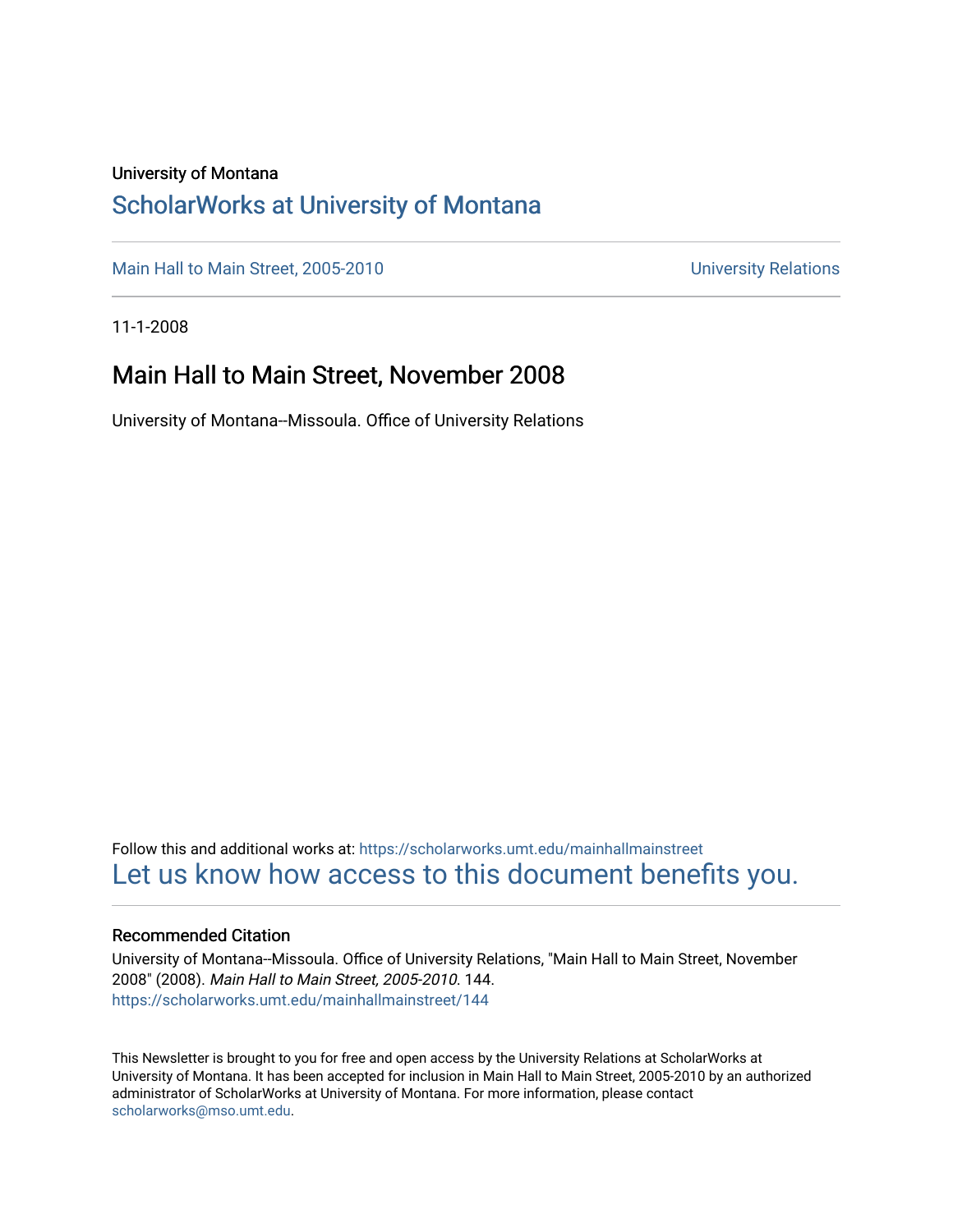November 2008 Vol. 14 No. 11

**lAt M ain Hall to ain Street Connecting Campus and Community**

# **UM educator named professor of the year**

One of the University of Montana's<br>med 2008 Montana Professor of the ne of The University of Montana's most popular educators has been Year by two national organizations that promote teaching excellence — the Carnegie Foundation for the Advancement of Teaching and the Council for Advancement of Education.

Chemistry Professor Garon Smith, better known to many on campus and throughout Montana as G. Wiz, will receive the award, along with professors from other states, at a formal luncheon and congressional ceremony in Washington, D.C., this month. The U.S. Professors of the Year program salutes the most outstanding undergraduate instructors in the country those who excel in teaching and positively influence the lives and careers of students.

"Students volunteer testimonials about the quality and contagion of his teachings," wrote UM President George Dennison in nominating Smith for the prestigious award. "His teaching abilities, in a word, strike me as magical. I mean this quite literally, as any one of the hundreds of undergraduate students from varied disciplines who take his introductory Chemistry 151 course each semester can and do attest."

Smith dons a purple wizard's cape and robe to capture students' attention, regaling and instructing them with fiery tricks and clever, humorous incantation. Of equal importance, his faculty colleagues confirm that students leave Smith's course with a very solid grounding in and understanding of chemistry, well prepared for advanced work, Dennison said.

When not teaching at UM, Smith tours elementary and high schools around the state, teaching short lessons to get kids interested in science. Most often, he does this on his own time and at his own expense, simply because he loves opening young minds to science. He also participates in organized outreach tours throughout Montana to help recruit students to UM.



**UM chemistry Professor Garon Smith, shown here dressed as G. Wiz, is the 2008 Montana Professor ofthe Year.**

On campus, Dennison said, peers recognize Smith's teaching excellence. Through the University Center for Teaching Excellence, Smith advises other faculty members on innovative ways to become more effective classroom instructors, a talent for which he has earned national acclaim from educators around the country. In 2004 he won the Innovative Excellence in Teaching, Learning and Technology Award, presented during the International Conference on College Teaching and Learning.

His popularity in the classroom has won him several other teaching awards on and off campus, including one the students themselves bestowed. In 2004 Smith won the coveted Most Inspirational Teacher of the Year Award from Silent Sentinel, a senior honor society that asks seniors to vote for the teacher who most inspired them at UM.

# **University rolls out redesigned home page**

UM's new home page has<br>designed site, launched in Oc something for everyone. The redesigned site, launched in October, makes navigation easier by filtering content for different users.

It features six audience-specific pages: Future Students, Current Students, International, Faculty and Staff, Alumni, and Friends and Family. Each audience page provides content and links that are important to those users. Web site visitors can set the default tab to bring them back to their chosen audience page each time they return.

A rotating series of photos and stories at the top of each audience page gives UM a chance to share some of the remarkable achievements of its employees and students, and alerts visitors to upcoming events on campus.

The redesign also enhances the University's seven topic pages: Academics, Administration, Athletics, Campus Life, Employment, Libraries and Research. Those pages were reorganized, and several now include messages from top UM administrators.

One of the goals of the redesign was to attract prospective students to UM. Currently, one-third of all applications submitted to UM are completed online. The new site allows those seeking admission to the University to apply in just two clicks from the home page.

"The new home page complex was a great collaborative effort," said Becky Maier, chair of the Home Page Subcommittee. "Stakeholders from all audiences provided great feedback for their specific pages. We added content that is a definite plus for each audience based on their feedback."

Visit the new UM home page at <http://umt.edu>.